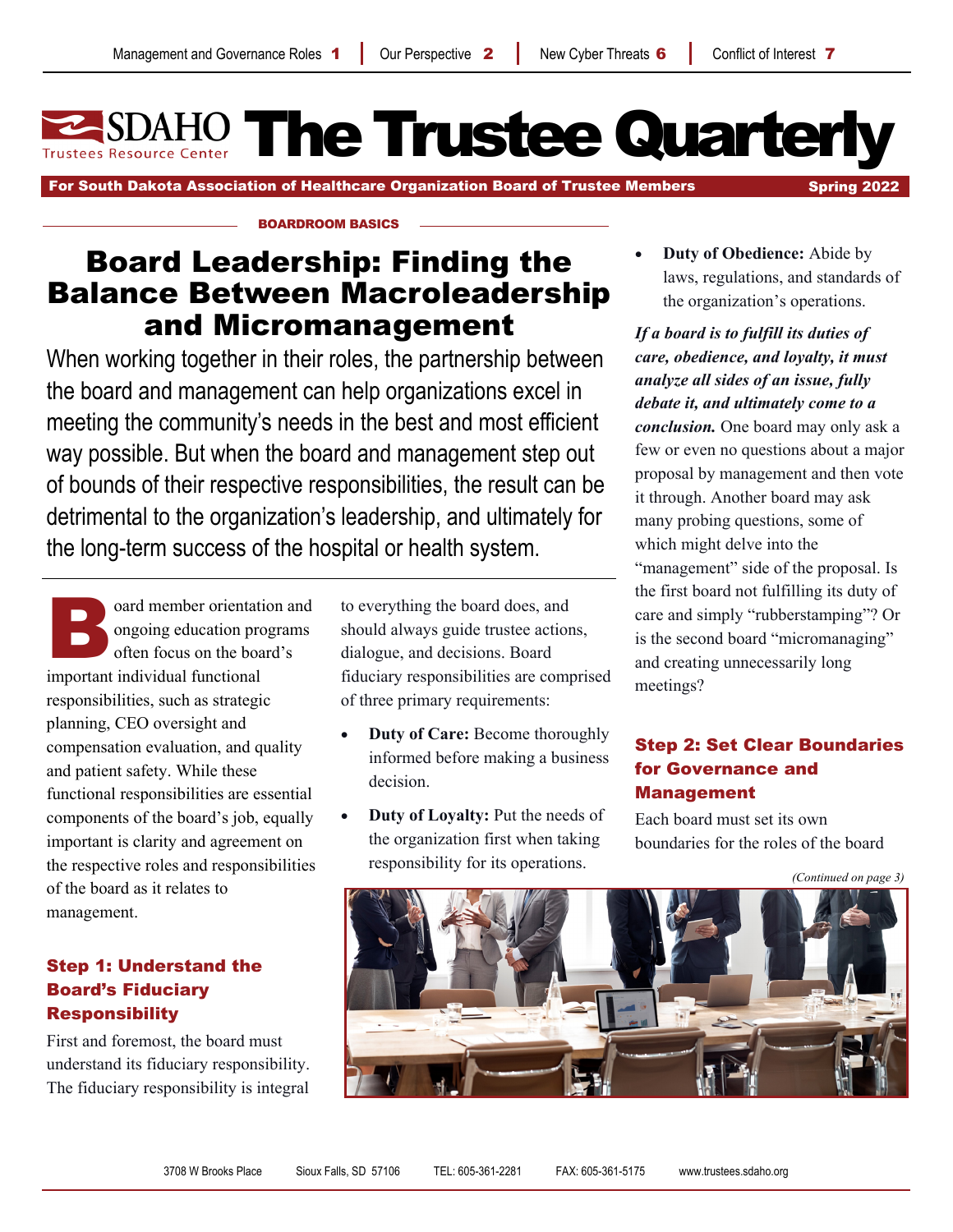# Our Perspective **Upcoming Education**

# *SDAHO IS HELPING HEALTHCARE LEADERS RECOGNIZE THEIR POTENTIAL AND PROVIDING ONGOING LEARNING*

The South Dakota Association of Healthcare Organizations (SDAHO) recognizes that our role is to represent a collection of healthcare professionals who all work towards the common goal of promoting and improving healthcare professions. We champion our members by providing access to resources, information, and opportunities they might have not had otherwise, and often it starts with the leadership within the various facilities SDAHO represents. Ensuring SDAHO is providing our member leadership with the most up to date information and resources to share with their staff is important, but just as important is making sure leadership have opportunities to continue to learn, grow, and network. Leaders who have access to a variety of tools and have a community to network with often make better informed decisions, are impactful with their management style, and are trusted and respected by the team they lead. SDAHO is proud to be part of that component.

The Post-Acute Partners in Care Conference is one event that allows leadership from the long-term care (LTC) industry to come together and learn, share, and exchange information. The 2022 conference was held April 13th and 14th in Sioux Falls, with a record-breaking attendance of almost 140 healthcare professionals. The global pandemic created challenges that many in the healthcare industry will admit they trained for but few thought would ever happen. During the conference, much of the conversation focused on the future of long-term care in South Dakota but addressing the challenges and triumphs many experienced during the pandemic was an important part of the conversation. Attendees were able to choose from a variety of leadership and management sessions that provided relatable content with robust conversations that each could bring home to their own team. Tracks included: nursing home, nurse leadership, home health & hospice, and assisted living.

Healthcare offers a variety of workforce options, which also provides unique challenges. Whether new to the leadership role or a veteran, all agree there is always room for improvement. Through a variety of webinars and in-person conferences SDAHO has put leadership a top priority for our members. Providing both live and on-demand leadership webinars has helped our members access the latest management skills when it's convenient for them. Whether our members are focusing on acute or post-acute workforce skills, SDAHO is committed to making sure leadership have the tools they need to lead a successful and productive team.

#### Spotlight Sponsors



SDAHO Enterprise was developed to pursue valued services and increase non-dues revenue. Overall goals and objectives of providing revenue to supplement SDAHO strategies and providing support and benefit to members.

- **June 2, 2022**: Antipsychotics and Gradual Dose Reduction with Anna Meyer / 11am CST -12pm CST
- **June 7, 2022**: Managing Up with Mary Sand / 11am CST – 12pm CST
- **June 9, 2022**: Top 10 Employment Laws Every Manager Should Know with COPIC / 12PM CST – 1PM CST
- **June 14, 2022**: Leadership for Dining Success Maximize Your Communities Potential with Strategic Dining Services / 11am CST – 12pm CST
- **June 14, 2022**: Creating an Environment of Trust through Compassion (Moving Forward Series) with Karen Cook, RN / 12pm CST – 1pm CST
- **June 16, 2022**: Shining a Spotlight on SANEs with Kristi Kranz, Jen Canton / 11am CST – 12pm CST
- **June 21, 2022**: Who Can Act for Your Resident? What Are They Required to Do? Guardianships, Powers of Attorneys and Supported Decision Making in Post-Acute Care with Sean Fahey / 11am CST – 12pm CST
- **June 23, 2022**: Workforce Planning and Management with BKD / 11am CST – 12pm CST
- **June 30, 2022**: Organizational Ethics in Healthcare: an Executive Perspective with Mick Gibbs / 11am CST – 12pm CST

#### Do you have ideas for future issues of The Trustee Quarterly?

Our goal is to provide you with the information and knowledge you need to lead your hospitals forward in today's rapidly changing environment. Tell us what you think, and what you'd like to see in future issues of *The Trustee Quarterly.* 

#### Write or call:

Tammy Hatting Chief Operating Officer 3708 W Brooks Place Sioux Falls, SD 57106 605-361-2281 tammy.hatting@sdaho.org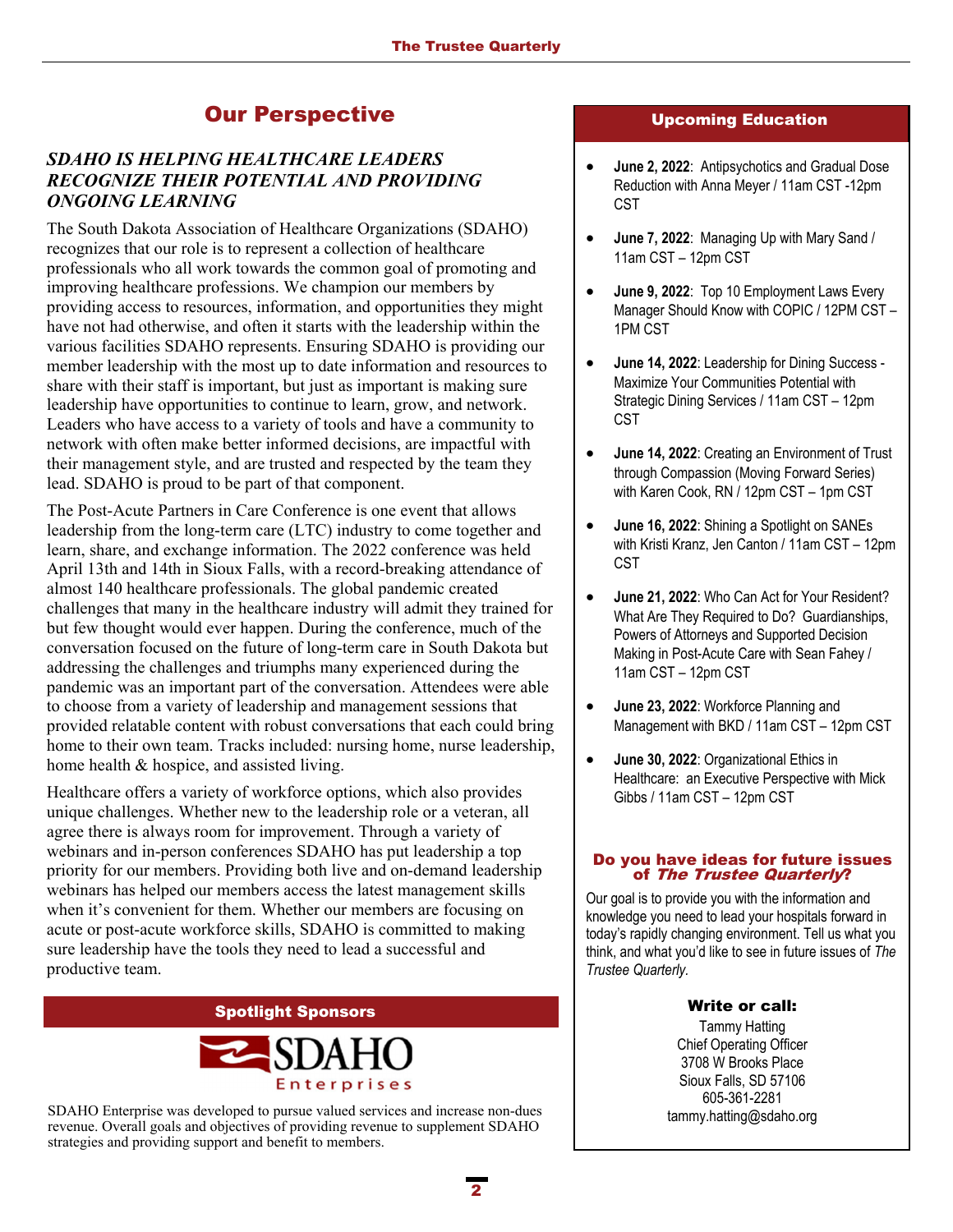### Sample Definitions of Board and Management Responsibilities

Creating a table or chart that lists board and management responsibilities in key leadership areas takes the guesswork out of whether the board is doing too much or not enough. Typical responsibility areas hospitals and health systems may want to define include strategy, quality and patient safety, relationship with the CEO, workforce, medical staff credentialing and oversight, financial leadership, community relationships, community health, and organizational ethics. A brief sample in select areas is provided below.

| <b>Sample Category</b>                                    | <b>Board Role</b>                                                                                                                                                                                                                                                                                   | <b>Management Role</b>                                                                                                                                                                                                                                                                                         |
|-----------------------------------------------------------|-----------------------------------------------------------------------------------------------------------------------------------------------------------------------------------------------------------------------------------------------------------------------------------------------------|----------------------------------------------------------------------------------------------------------------------------------------------------------------------------------------------------------------------------------------------------------------------------------------------------------------|
| Strategy: Long-Term<br>Planning                           | Exhibits leadership in strategic thinking and<br>$\bullet$<br>planning sessions, engaging in robust<br>debate and dialogue about critical issues<br>impacting the organization<br>Determines strategic directions, including<br>$\bullet$<br>strategic initiatives that address identified<br>needs | Enables well-informed, data-driven board<br>$\bullet$<br>discussions by providing relevant data,<br>information, and background materials<br>Develops strategic recommendations,<br>$\bullet$<br>measurable objectives, action plans, and<br>budgets to support and implement strategic<br>goals and direction |
| Strategy: Short-Term<br>Planning                          | Ensures progress towards goals through<br>$\bullet$<br>regular monitoring and oversight                                                                                                                                                                                                             | Develops and implements plans<br>$\bullet$                                                                                                                                                                                                                                                                     |
| Strategy: Day-to-Day<br><b>Operations</b>                 | No role<br>$\bullet$                                                                                                                                                                                                                                                                                | Makes all management decisions<br>$\bullet$<br>Develops policies and procedures<br>Advises board, as appropriate                                                                                                                                                                                               |
| Community Health:<br><b>Community Needs</b><br>Assessment | Ensures a community needs assessment is<br>$\bullet$<br>conducted regularly, in accordance with<br>regulatory requirements<br>Participates in the needs assessment<br>$\bullet$<br>process as determined valuable by<br>management                                                                  | Conducts the community needs assessment<br>$\bullet$<br>and reports results to the board                                                                                                                                                                                                                       |

#### *(Continued from page 1)*

and management, and continuously revisit it. Often this issue remains silent even when the roles are blurred or not clearly defined, limiting the board's effectiveness.

*Clearly Define the Role of the Board and CEO.* Just like CEOs have job descriptions, every board should have a clearly defined written board member job description. The more specific the descriptions, the less likely for role wandering.

A typical board member job description includes defining the role of the board and listing specific responsibilities of the board in critical areas such as mission and vision, strategic planning, CEO selection and

evaluation, quality of care, medical staff credentialing, financial oversight, community health, and more.

In addition to a board job description, hospitals and health systems can create a table that serves as a guide for greater understanding of board and management roles in these critical areas. Clearly defining the roles ensures that the board and management are the most effective and impactful, working together to complement one another.

#### *Review Board Roles Regularly.* At

least annually, complete a governance performance assessment with questions that probe the micromanagement issue. Discuss the results and make plans to improve if necessary.

In addition to the annual assessment, best practice boards take five minutes for evaluation at the end of each board meeting to ask the following three questions:

- What did we do well?
- Where could we have done better?
- Did we stay in our lane?

### Step 3: Ensure Proper Preparation and Education

Boards may veer toward avoiding questions or wandering into operational details when they aren't adequately prepared. This can be prevented by providing well-designed board materials in advance, engaging in regular board education, and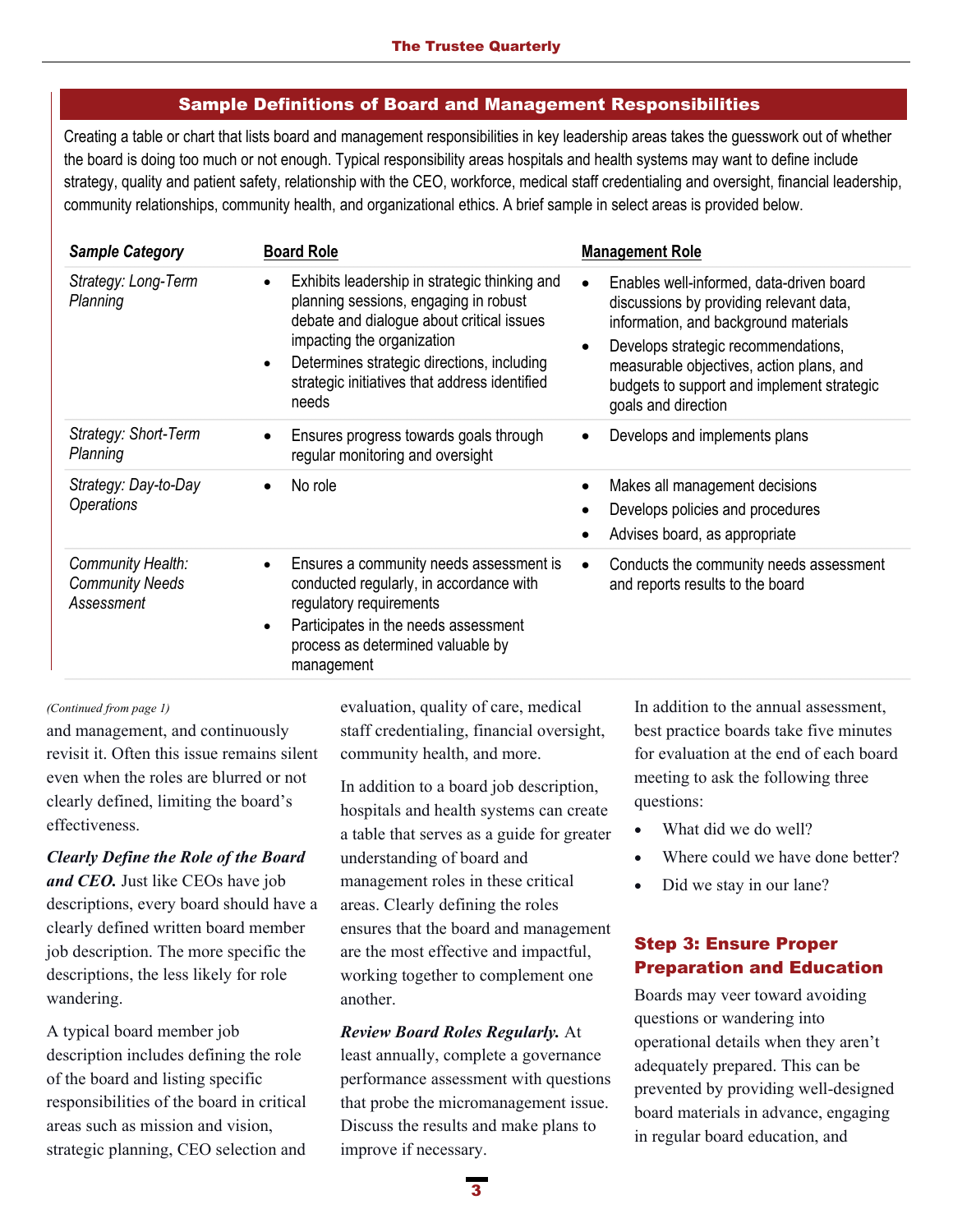ensuring onboarding and mentoring that adequately prepares board members.

# *Expect the Board to do Their Homework.* Boards that obtain welldeveloped, concise briefing materials prior to the board meeting and

thoroughly prepare will spend less time asking questions. Often, part of the board comes prepared, part of the board skims the material the day of the meeting, and a few board members never even look at the board materials prior to the meeting. Challenge your board to do better. Challenge your

administration to create tight, wellconceived board materials that are available in a timely manner. Time spent creating best practice board packets and boards fully utilizing them dramatically reduces time spent in board meetings discussing issues too "in the weeds."

weeds."

# *Engage in Regular, Robust Board Education.* Typically, the board sets the priority for the "what" and management focuses on the "how." But there are times when the board may need to get into the "how." For example, a fiduciary responsibility of quality or financial oversight may require some probing questions when a problem is identified.

Building a robust board education program with a deep dive once annually on key issues such as finance and quality can help boards be more

prepared in their thinking and prevent questions on routine oversight activities.

*Prepare Agendas Adequately.* Richard Chait, Barbara Taylor, and William Ryan's work on the different governing modes have implications for balancing

the roles of governance

and management. They describe three distinct modes: **Fiduciary**, with a focus on "oversight", **strategic**, centered on "foresight", and **generative,** which allows the board to focus on the "insight" it brings to the table. Time spent creating best practice board packets and boards fully utilizing them dramatically reduces time spent in board meetings discussing issues too "in the

Board agendas must be balanced with the right mix of oversight,

foresight, and insight items. Overloading an agenda with all oversight items and summary reports may get tedious and feel like the board is "rubber stamping." At the same time, generative discussions of deeper issues will lengthen the meetings and could be overwhelming, especially to new board members.

When developing board agendas, boards can label each agenda item as "oversight, foresight and insight." This gives board members a sense of which governing mode they will be in for each item.

### *Encourage Questions and Mentoring.* Board

members, particularly new board members, should feel comfortable asking

questions if they do not understand an issue or its complexity. Leaders report board members saying they didn't ask questions because "I was afraid I would be accused of getting into the weeds."

High performing boards have mentors who work with new board members outside the meeting to help with this issue. Encouraging new board members to write down their questions during meetings and discussing the questions with their mentors can help overcome the new board member learning curve.

# Step 4: Recognize When Deviation is Required

There are some exceptions for when the board discussion may appropriately get more detailed or feel like micromanagement.

# *The Topic and Board Expertise May Dictate the Depth of Conversation.*

Boards may require more or less discussion in a specific area depending on the board's experience, CEO's tenure, and the board's familiarity with the topic. The better the orientation program and ongoing board education,

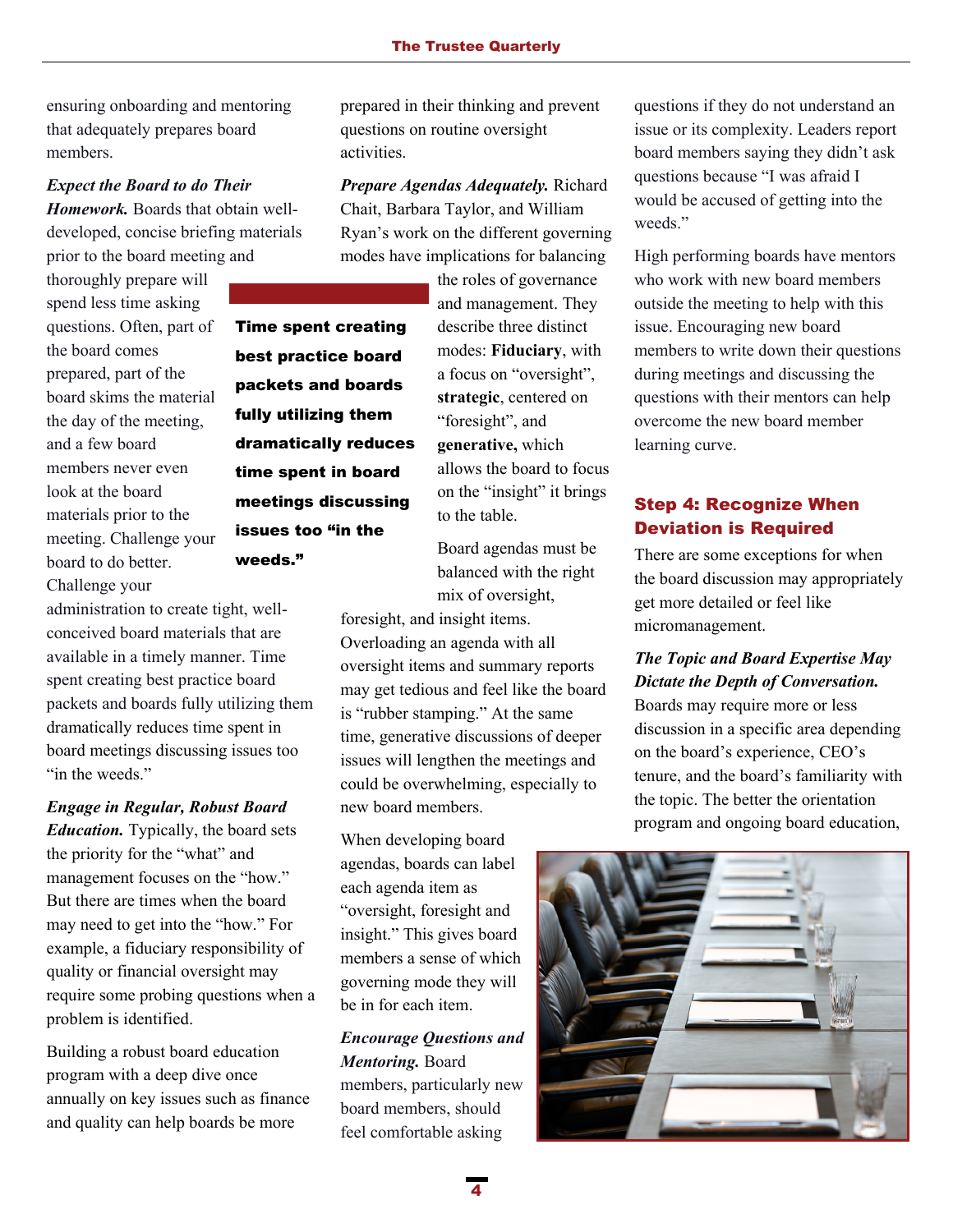the less likely that newer board members will feel overwhelmed.

Younger tenured boards will ask many questions about a specific issue. Do not confuse hard questions, a good debate, or long discussion of a complex issue as getting into the weeds. The duty of care may require challenging and probing questions.

#### *Sometimes the CEO Wants Advice.*

There may be times when the CEO has a difficult or complex management issue and simply wants advice from the board. This requires trust that the board does not use the opportunity to insert itself into other management issues uninvited.

To start the discussion, it is important to describe it as a non-governance issue and clarify that it will not require a vote. The CEO is opening the management window and inviting the board in to get the collective wisdom of the room. At the end of the discussion, the CEO must make it clear that the management window is closing and the board is moving on to the next governance issue.

# Step 5: Constantly **Communicate**

Board dynamics greatly influence the issue of governance as it relates to management. Really great boards work at it, constantly assessing their performance.

#### *Assign a "Micromanagement*

*Monitor."* Typically the board chair is responsible for constantly assessing the meeting and watching for governance creep into micromanagement. If that is the case, the role should be clearly

#### Balancing the Roles of Governance and Management

#### **Step 1: Understand the Board's Fiduciary Duty**

Analysis and debate are critical to fulfilling the fiduciary duty

#### **Step 2: Set Clear Boundaries for Governance and Management**

- Clearly define the board and CEO roles in writing
- Review board roles regularly using an annual board self-assessment

#### **Step 3: Ensure Proper Preparation and Education**

- Challenge all board members to prepare adequately for meetings
- Engage in continual board education
- Balance agendas with oversight, foresight, and insight items
- Encourage questions and mentoring for new board members

#### **Step 4: Recognize when Deviation is Required**

- Newer board members may have more questions
- Don't confuse questions and debate with micromanagement
- The CEO may simply want advice from the board

#### **Step 5: Constantly Communicate**

- Assign a "micromanagement monitor"
- Seek CEO feedback: micromanagement is one of the leading reasons CEOs leave
- Develop a meeting code of conduct

spelled out in the board chair's job description. Alternatively, boards can assign this monitoring role to someone other than the board chair. The key is that there is at least one board member constantly monitoring the board's conversation and calling out when the discussion is off track.

*Seek CEO Feedback.* It can be awkward for the CEO, particularly if he or she is a new CEO, to tell the board that they are getting too involved in the management side. *No one likes to be micromanaged, and it is one of the leading reasons CEOs leave their hospitals.* 

Boards should take the lead in preventing this, asking the CEO to share their thoughts when it feels like

the board is veering from its leadership role. The more trust there is between the board and CEO, the easier it is for the CEO to be honest and direct with the board when micromanagement occurs.

*Develop a "Meeting Code of Conduct."* A simple set of guiding principles that describe meeting best practices can help boards stay in governance mode and serve as a constant reminder of how the board can follow good practices.

*Content for this article was contributed by Todd C. Linden, a partner of Linden Consulting, advisor for governWell™ and CEO Emeritus of Grinnell (Iowa) Regional Medical Center.*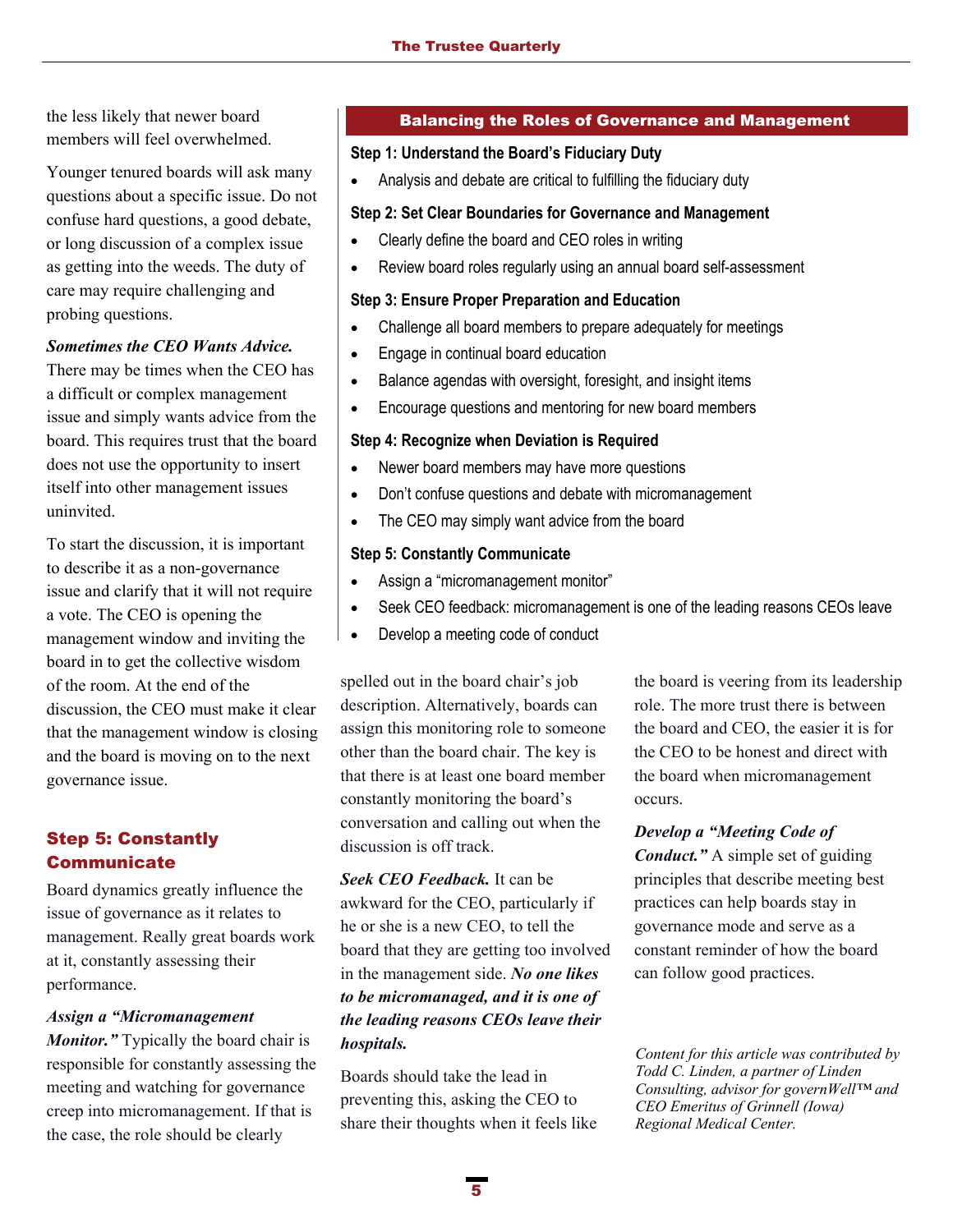#### LEADERSHIP PERSPECTIVES

# Preparing for New Cybersecurity Threats

In March 2022, President Biden warned about increased cyber attacks from Russia against the United States as a result of the war in Ukraine. As a critical part of the nation's infrastructure, hospitals and health systems must respond to his call: "If you have not already done so, I urge our private sector partners to harden your cyber defenses immediately by implementing the best practices we have developed together over the last year."

hile boards don't need to<br>know the exact details of<br>the cybersecurity best<br>prestiges outlined by the Cybersecurity know the exact details of the cybersecurity best practices outlined by the Cybersecurity & Infrastructure Security Agency (CISA) and the Federal Bureau of Investigation (FBI), boards do need to understand the threat and their role in mitigating the risk.

Before Russia invaded Ukraine, the risk for cyber attacks on hospitals and health systems was already growing. According to the American Hospital Association (AHA) and the Department of Health & Human Services (HHS):

- In the fourth quarter of 2021, more than 550 health care organizations suffered a data breach.
- There is a strong positive correlation between ransomware attacks and negative patient outcomes, according to a recent report from the Ponemon Institute.

# Enterprise-Wide Risk

Hospitals and health systems must consider the potential for cyber attacks as an "enterprise risk," or a risk that spans all the major facets of the organization. HHS warns hospitals of only considering their electric health

records at risk. Instead, hospitals should implement risk management strategies that are comprehensive, including understanding where all electronic protected health information exists across the organization.

# What Should Boards Be Asking?

Boards and senior leaders must work closely to continually monitor, prepare for and respond to shifting cybersecurity threats. Questions boards should be asking today include:

- Does our board fully understand the cybersecurity risk to our organization? Have we assessed our exposure and security risks, and do we have goals for how to address those risks?
- Has our board allocated appropriate resources to respond to and mitigate the risk?
- Is cybersecurity ranked as an enterprise-wide risk?
- How often are cybersecurity updates provided to the board?
- What board committee has oversight over cybersecurity? Does this committee's engagement need to change?

### AHA: What Hospitals Should Do Right Now

The AHA recommends that hospitals and health systems immediately:

- **Ensure that everyone is aware of the increased threat.** Hospitals and health systems must be prepared so that they don't become victims.
- **Identify** all internal and third-party mission-critical services and technology.
- **Put in place business continuity plans** and well-practiced downtime procedures in the event those technologies are disrupted.
- **Ensure resilient back-ups are in place,** checking the redundancy and security of the organization's network and data back-ups. There should be multiple copies, including an offline copy and a copy that is immutable (unchangeable).
- **Ensure emergency electricity generating redundancy** is in place and has been tested.
- **Update and document the cyber incident response plan**, which includes emergency communication plans and systems.

More at www.aha.org/cybersecurity.

*Source: American Hospital Association Cybersecurity Advisory. March 21, 2022. and AHA Transformation Talks. Cybersecurity: Embracing a Leadership Imperative. April 18, 2022. www.aha.org/transformation-talks.*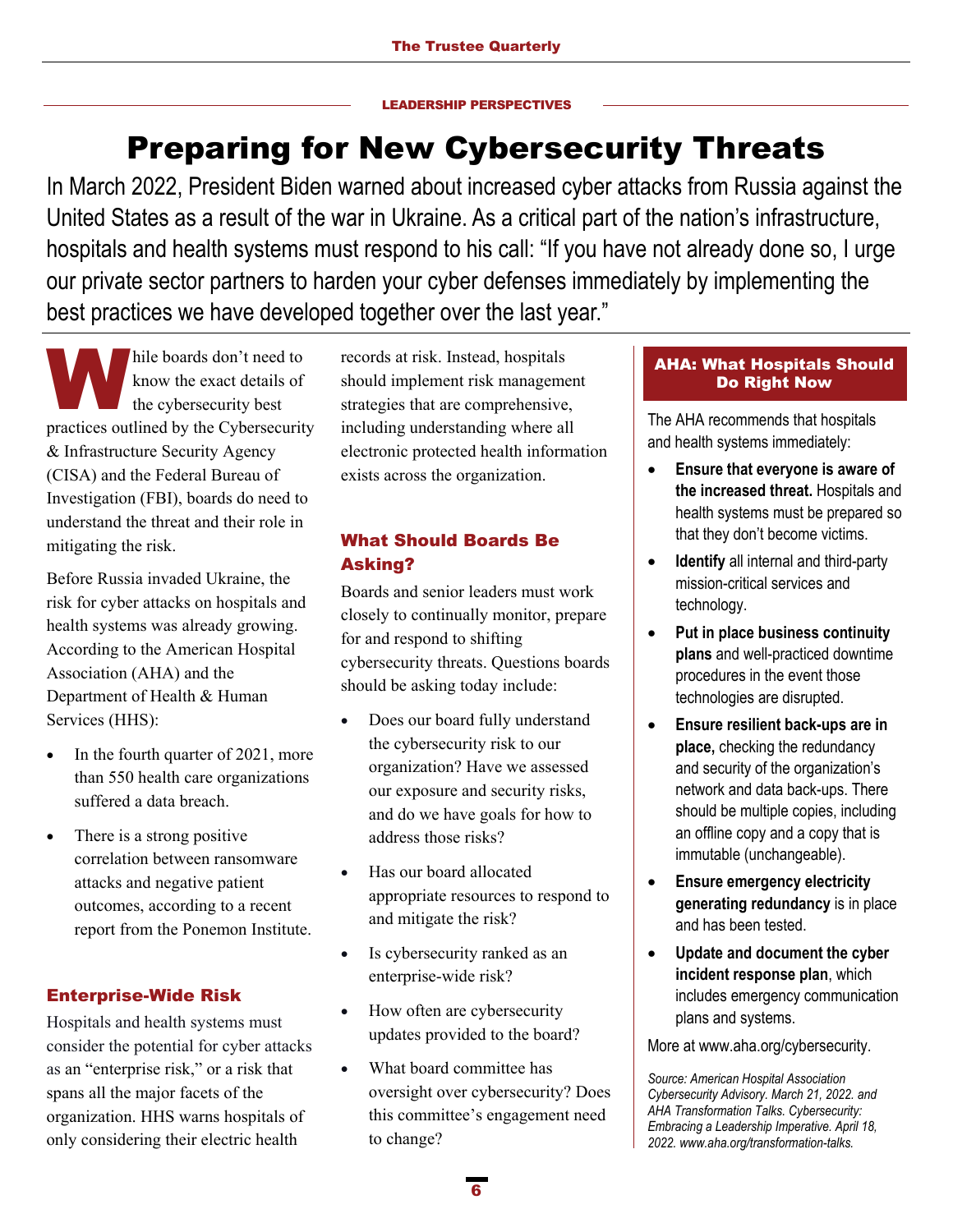#### BOARDROOM BASICS

# Preventing Conflict of Interest: Keeping Hospital Interests at the Forefront

Conflicts of interest can pop up even within the most wellintentioned and committed board. Maintaining strong conflict of interest policies and procedures ensure open and honest dialogue that keeps the interests of hospital and health systems front and center.

ospital and health system board members are often involved with other organizations in the community. While this wide range of business and personal relationships brings a depth of experience and expertise, it also has the potential to introduce real or perceived conflicts of interest.

# What is a Conflict of Interest?

A conflict of interest exists when a board member, senior leader, or employee has a personal or business interest that may be in conflict with the interests of the hospital or health system. A "red flag" should be raised anytime the personal or professional concerns of a board member affects his or her ability to put the welfare of the organization before personal benefit.

Conflicts of interest are usually unintentional, and in some cases no conflict exists but the perception of a conflict can be just as detrimental.

Examples of conflicts may include:<sup>1</sup>

 A board member has direct financial or personal ties to an outside organization that seeks to enter into a business arrangement with the hospital or health system.

- A board member has a family member who publicly advocates for legislation which the hospital or health system is taking an advocacy position.
- A board member holds a public office while maintaining a voting position on a hospital or health system board.

# Preventing Conflicts of Interest

The best way to prevent conflicts of interest is to have clear policies and procedures in place to both prevent real or perceived conflicts, and to address conflicts when they do occur.

*Ensure a Clear Conflict of Interest Policy.*  A board policy clearly defines what a conflict of interest is, how conflicts should be declared, and how conflicts

are addressed. It is the first line of defense to ensure that expectations are clear and the hospital or health system is prioritized when personal dilemmas occur.

*Provide Board Education.* Board onboarding and education should include information about conflict of interest, and what it means to be "independent."

*Encourage Self-Monitoring.* For "selfmonitoring" to be effective, it is critical to have a clear policy in place and tools for board members to use to either declare a conflict of interest or to request consideration about whether a fellow board member has a potential conflict of interest. When this happens, the process of determining potential conflicts becomes less personal, and instead is simply a part of the board's standard processes and procedures.

#### *Set Expectations for Physicians.*

Physicians and other clinicians offer valuable knowledge and expertise to the board, but they may also bring significant conflicts depending on their employment and role on the hospital's medical staff. Clinicians serve on the board as individuals rather than representing the entire medical staff,